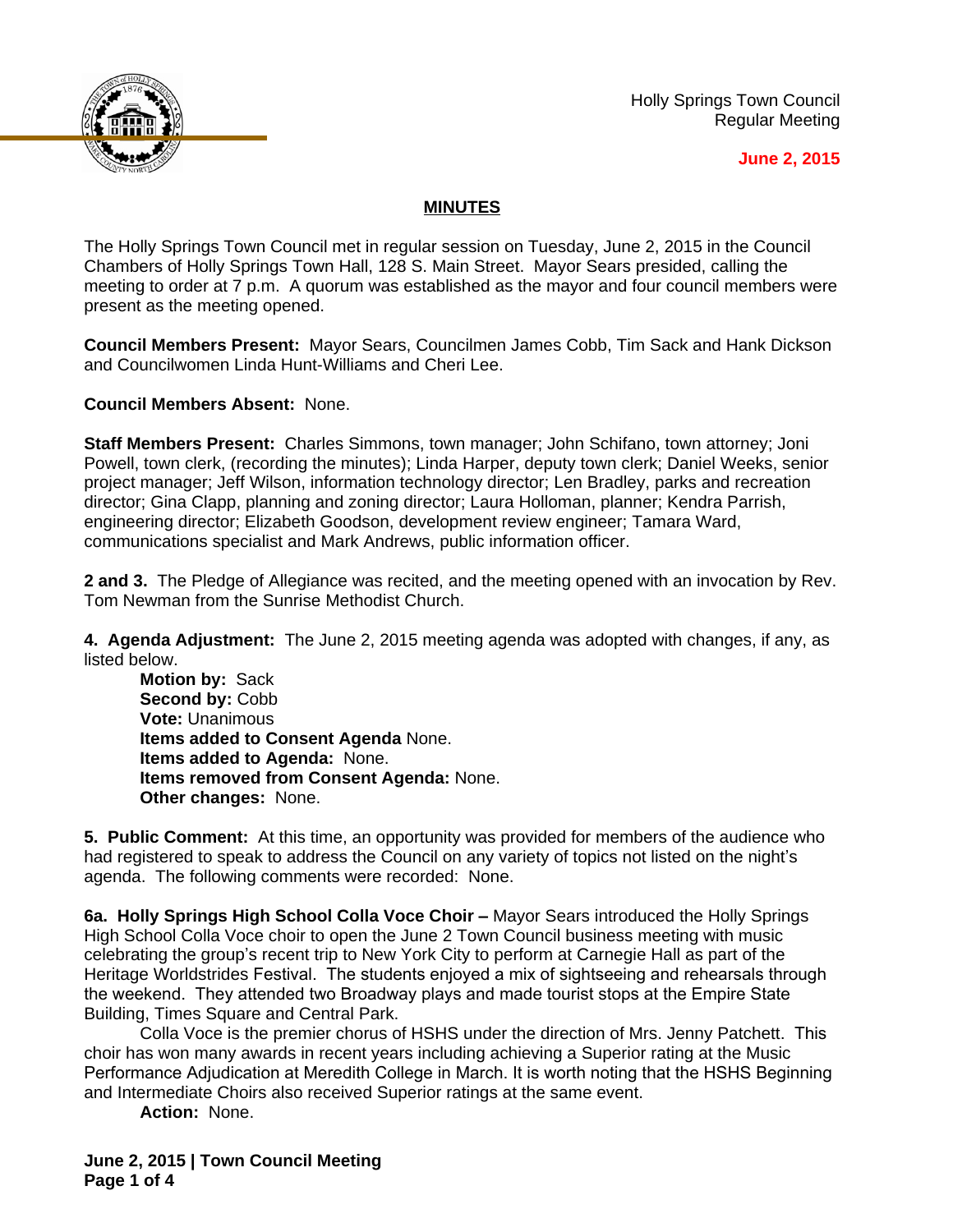**6b. Holly Springs High School Head Football Coach Robert Furth –** Councilman Hank Dickson invited Mr. Robert Furth, newly-appointed Holly Springs High School head football coach, to introduce himself to the community at a Town Council meeting. Mr. Furth, who was appointed to the position this spring, said he looks forward to meeting members of the Council as well as the rest of the Holly Springs community.

**Action:** None.

**7a. Public Hearing: Annexation Ordinance A15-01 – Ms. Holloman said the Town has received** a petition for voluntary annexation of 58.854 +/- acres located along Holly Springs Road. The property owners are Richard Jones, Terry Jones and their late mother, Doris Jones. The property is contiguous with city limits and meets all the statutory requirements for annexations.

With that explanation completed, Mayor Sears opened the public hearing. The following input was recorded: None.

There being no input, the public hearing was closed.

**Action:** The Council approved a motion to adopt Annexation Ordinance A15-01 annexing 58.854 -/+ acres owned by Richard Jones, Terry Jones and the late Doris Jones, and more particularly described as Wake County Pin's: 0659-13-5811 (portion of); 0659-13-9706 (portion of); 0659-24-2057 (portion of); 0659-24-4055; 0659-24-6737; 0659-14-4581, into the corporate limits of the Town of Holly Springs.

**Motion by**: Sack **Second by**: Cobb **Vote:** Unanimous. *A copy of Annexation Ordinance A15-01 is attached to these minutes.*

**8. Consent Agenda:** The Council approved a motion to approve all items on the Consent Agenda. The motion carried following a motion by Councilman Sack, a second by Councilwoman Williams and a unanimous vote. The following actions were affected:

8a. Police Records Management System Contract - The Council approved to purchase licensing in the amount of \$65,780 from Sungard OSSI for the purpose of implementing the Town's own police records management system.

8b. Town Facilities Cleaning Contract – The Council approved to enter a contract with Jan-Pro in the amount of \$3,343.35 per month to provide cleaning services for town facilities, effective 60 days following award of the contract.

**9a. Preliminary Plan 15-MAS-01, 2018 Market –** Ms. Holloman said the Town has received a request for a major subdivision plan for the residential portion of the Rhamkatte Village Planned Unit Development (PUD,) which is located near and around the Holly Springs Road/Bass Lake Road intersection.

She said the PUD went through a major amendment process that was approved in February. The amendment, in short, adjusted the residential and commercial portions, resulting in an increase in residential land area; street improvements were brought up to current Town standards and introduce on-street parking for internal residential streets; perimeter landscape buffers were adjusted; and the maximum of residential units allowed was increased.

The major subdivision, which is assigned to the project but is being called "2018 Market" at this time, is situated on approximately 71.5 acres and would have its major entrance off of Bass Lake Road. A total of 339 residential lots are proposed, consisting of 188 single-family detached lots as well as 151 townhome lots. Open space totaling 21.85 acres would be spread throughout the development, with 20.35 acres designated as passive and 1.5 acres as active.

Tom Spaulding of Spaulding and Norris, P.A. and representing the developer – Mr. Spaulding addressed the Council to note that 40 feet of open space, in addition to the 20-foot buffer at the perimeter was being provided, for a total of 60 feet.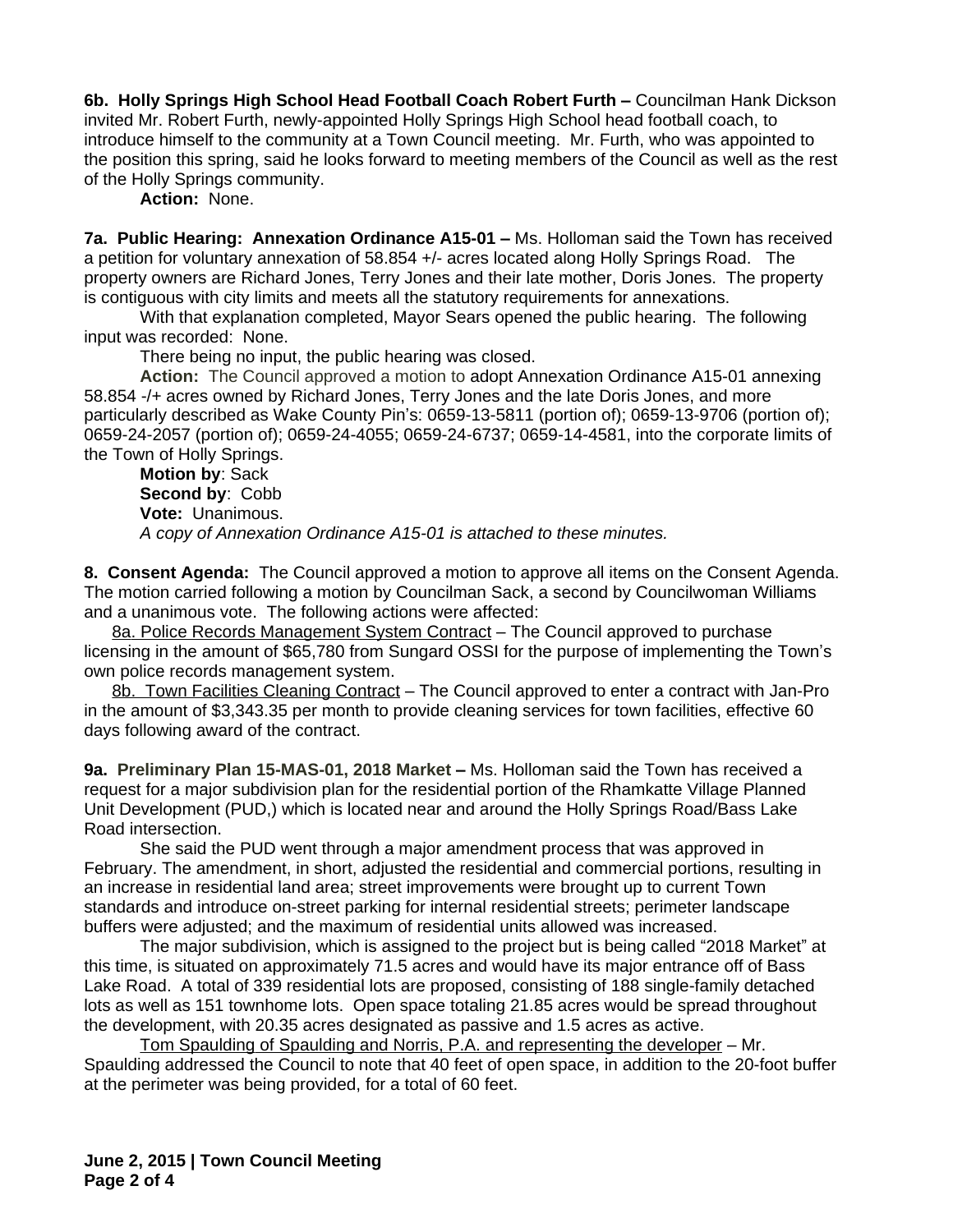Councilman Sack asked why the project had been renamed from Rhamkatte Village. He said the name Rhamkatte has a historical significance for Holly Springs. He said he would like to see the name preserved.

Steve Leach of Lennar Homes, the applicant – Mr. Leach answered Councilman Sack's question. He said 2018 Market is an anagram of Rhamkatte but since the Planning Board and Town Council have both requested that the name Rhamkatte be preserved, developers are reconsidering it.

**Action:** The Council approved a motion to approve Subdivision Plan 15-MAS-01 for 2018 Market as submitted by Spaulding & Norris, PA, dated revised 05/11/2015 with the following conditions:

- 1. All previous approval conditions for *Rhamkatte PUD* will apply to this subdivision plan.
- 2. Within ten days of Town Council approval, the applicant shall submit a stamped plan from the Postmaster approving the Cluster Mailbox Unit location for this subdivision.
- 3. The town understands that an infrastructure reimbursement agreement is being prepared for this project that outlines terms agreed to by the developer for a fee-in-lieu of 8 percent of the construction cost for Holly Springs Rd. Widening from 2018 Market to Main Street and may affect the plans submitted. If the agreement is approved after the plans go to Town Council for approval then revised plans will need to be submitted to revise any necessary improvements.
- 4. This project will be required to meet Town's NPDES Phase II Post Construction Stormwater ordinance.
- 5. The following items must be submitted with the first construction drawing submittal:
	- a. At the time of construction drawing submittal, a site lighting plan will be required to be submitted to Planning & Zoning for review and approval. Street Trees on all interior streets shall be positioned as to not interfere with any lighting fixtures present or any site distance triangles.
	- b. Documentation in the form of a recorded map for any offsite required right-of-way or easements needed for this project for the road improvements.
	- c. Provide a sealed engineer's report including calculations to verify hydraulic capacity of existing pond. Identify primary and secondary outlet structures and/or spillways.
	- d. Provide a sealed engineer's report and recommendations to verify structural integrity of dam(s).
	- e. Provide 100-yr water surface elevation area of the pond.
	- f. Verify that pond meets NCDENR Dam Safety requirements.
	- g. All items listed on the Stormwater Submittal Checklist, Form #16003, must be included.
	- h. Homeowner Environmental education packet must be submitted
	- i. HOA covenants shall be recorded with the first plat associated with this subdivision. Draft documents should be submitted with construction drawings for review.
	- j. No fill is permitted in the flood plain for any residential development.
	- k. This project is located in a basin where the Town has an approved flood study. Accordingly, a flood study will be required to meet the Town's policy for Hydrologic Basin Models (Town Policy - P-018). The flood study will need to be updated to reflect this project and will need to demonstrate that development of the site will not raise established flood levels. Retention or detention may be required to accomplish this. The following are the approved flood studies that this project will need to update:
		- (i) Sunset Ridge
		- (ii) Bridgewater
- 6. The following items must be addressed prior to the first construction drawing approval:
	- a) A fee-in-lieu of upgrade will be required for this project for the Sunset Ridge Pump Station and/or Force Main
	- b) A fee-in-lieu of upgrade will be required for this project for the Middle Creek Interceptor.
	- c) Payment of the Stormwater Fee-in-Lieu will be required

**June 2, 2015 | Town Council Meeting Page 3 of 4**